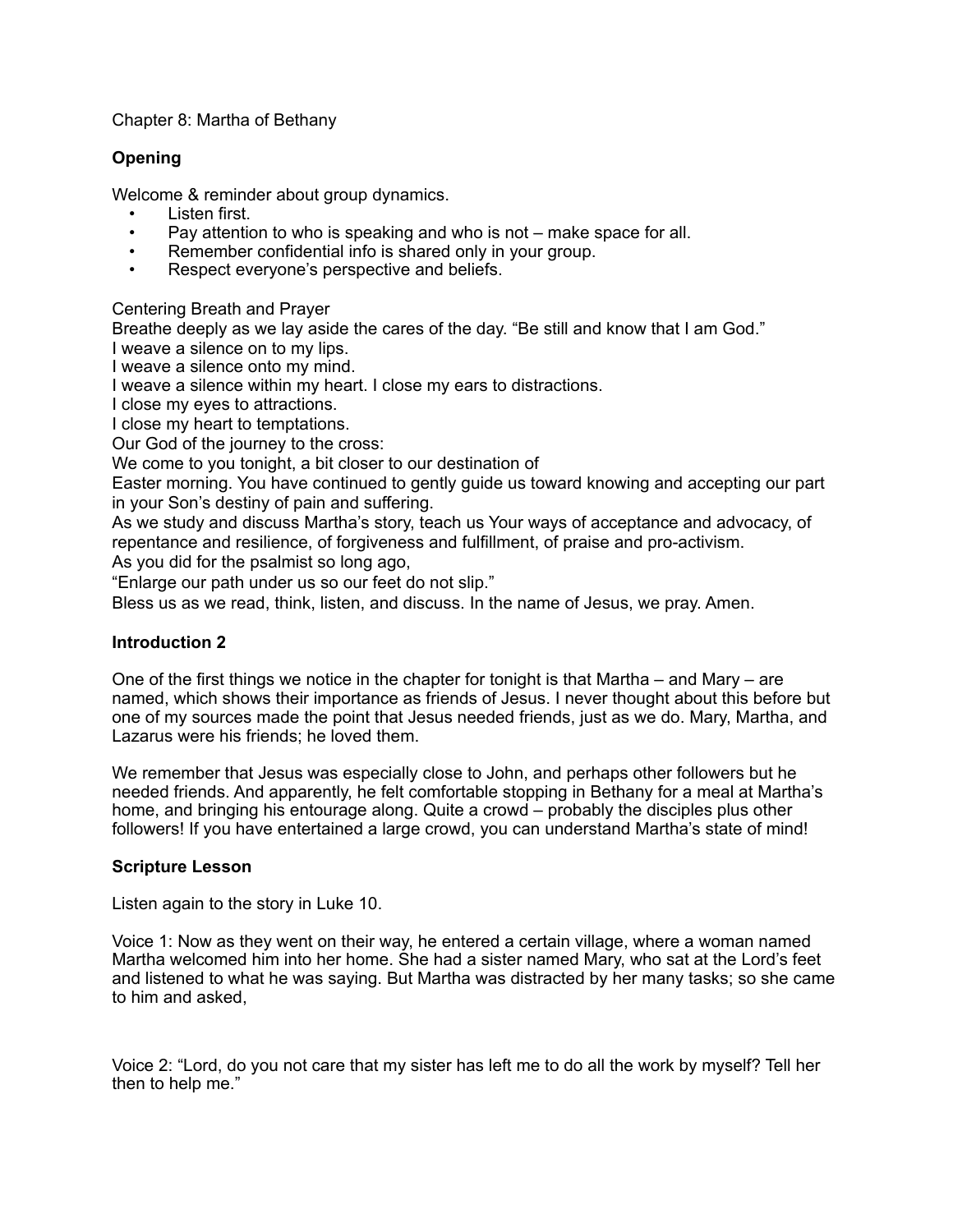Voice 1: But the Lord answered her,

**Voice 3:** "Martha, Martha, you are worried and distracted by many things; there is need of only one thing. Mary has chosen the better part, which will not be taken away from her."

Can you relate to Martha in our scripture for today's chapter? Katey, our author, shared her experiences with entertaining: the planning, shopping, cleaning, food preparation, serving, clean-up. Along **3** the way she missed the opportunity to enjoy her guests.

Martha, being the elder sibling and running the household, found it difficult to get everything done for the large crowd staying for dinner. Perhaps you can relate to her challenge – I know I can! It's not like she could run out to a store and pick up extra food. She must have been a woman of means with a well-stocked pantry to even consider hosting Jesus and those with him.

Several questions came to my mind as I read this familiar story again. There was obviously a lot to do, and Martha needed some help. Katey mentions that Jesus could have told Mary to help her sister. Or they could have moved their conversation to where Martha was working, and both could have helped her as they talked.

I remember a time when my husband and I invited a couple over for dinner. After their arrival, I excused myself to continue finishing the meal preparation, while Frank entertained our guests. Soon our guest, Jack, came to the kitchen to offer his help while our spouses continued talking! I thought that was so considerate of him. Maybe Martha would have appreciated Jesus's help, too.

Breakout Groups: Discussion questions:

*Questions:* Which woman can you relate to? Perhaps both? Would you feel chastised by Jesus? What would have been your next move as Martha? Remember, introduce yourselves and tell where you are from.

Several groups share.

Women's work: what is it? Has it changed over the centuries? We can see even in Bible times through Katey's observations that women were trying to take charge of their lives. Sometimes they were successful, many times not.

Their status in society – class, wealth, prestige through their fathers, brothers, sons, or husbands – played a determining factor in their success. Even today in the Middle East, and many other places as well, this is still true. Controlling women's independent leanings is very

much a part of some cultures. In today's world, Jesus doesn't change culture; he changes our hearts so that we can change culture.

Martha also attempts to put Mary and Jesus on the spot through complaining to Jesus. She needs help and their friendship with him gives her permission to state her concern. But it's her attitude, how she states her concern, that causes the problem. Again, I can relate to challenging Jesus when I feel wronged. Maybe you have done the same thing.

We often read in the Bible that the Psalms and Prophets' words were shared in the temple. In the story of Jacob wrestling with God, Job and his many troubles, King David's brushes with personal and kingdom battles, all railed against God, but eventually accepted God's plan; these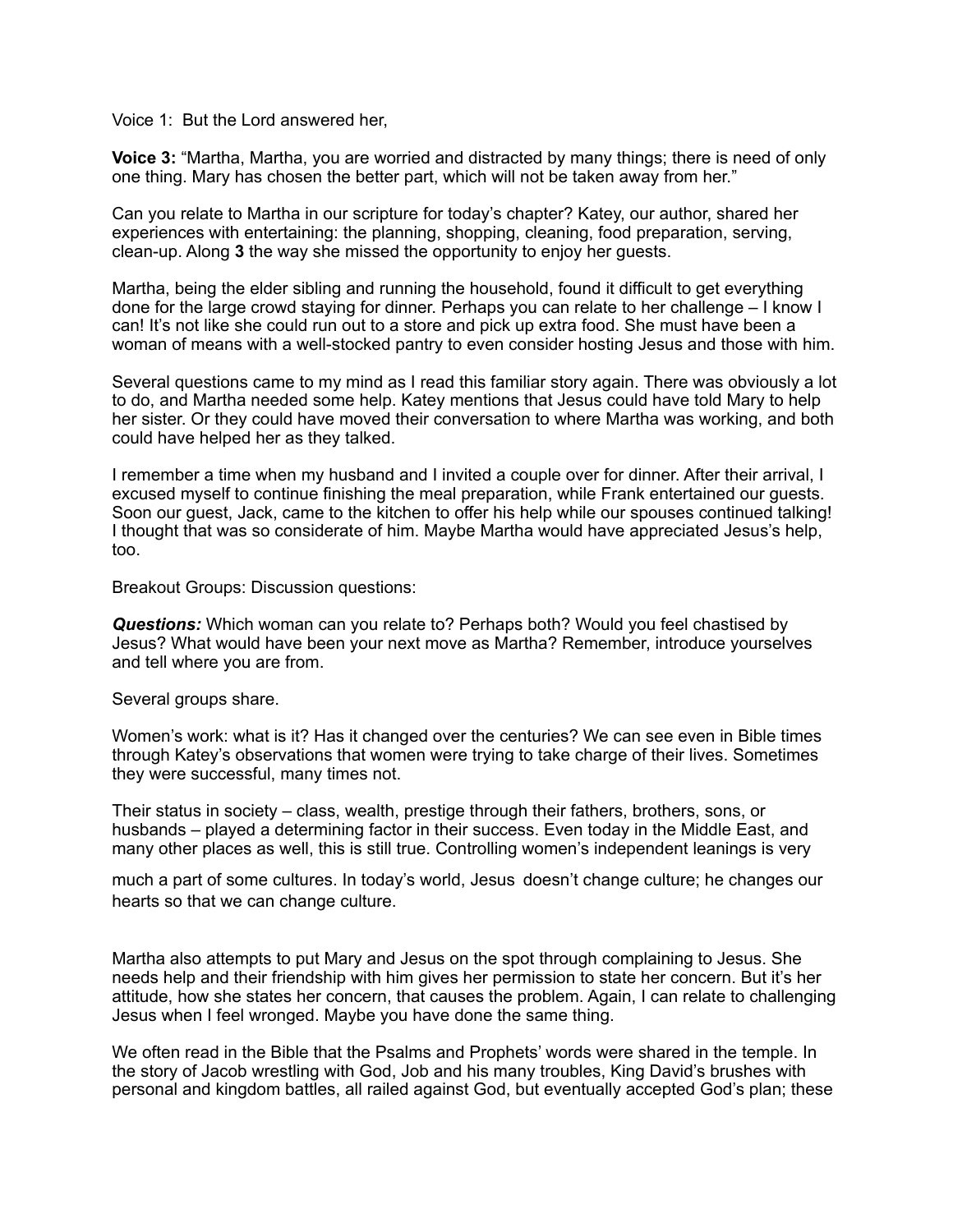stories were part of their religious services. I recently read a quote from Philip Yancey's book, *Disappointment with God: Three Questions No One Asks Aloud –* 

"One bold message in the book of Job is that you can say anything to God. Throw at him your grief, your

anger,yourdoubt,yourbitterness,your betrayal,your **5** disappointment – [God] can absorb them all. As often

as not, spiritual giants [maybe like our Martha?] spiritual giants of the Bible are shown *contending* with God. They prefer to go away limping, like Jacob, rather than to shut God out."

It's comforting to me to know Martha felt she could complain to Jesus. In fact, I'm sure I have complained about my sister, brother, friends, co-workers, husband, knowing I would be understood and brought back to reality by a loving God.

Martha's lesson? Jesus needs us to do things *with* him not just *for* him. Our relationship with him can be like Velcro – stuck close but easily pulled away by chores, kids, internet, e-mails. meetings. None of these activities are bad in themselves but they can pull us away from time with God. Martha's job of preparing and serving her guests was taking her away from Jesus. Jesus was in the next room waiting for her to share time with him. Jesus is in the next room waiting to share time with us.

## **Social Action in Today's World**

The key word for this chapter title is *ADVOCATE*. As a noun, *advocate* is familiar to us as a "counselor, pleader, spokesperson." We are reminded that the Holy Spirit acts as our advocate with God. When used as a verb, *to advocate* means "to support someone or some cause *actively*."

As Christians and United Methodist Women, we want to advocate for women, youth, and children as they find their place in God's world, the right spot just for them, where they can care for their families, feel personally successful, and serve God. God calls us to be advocates, to speak and act boldly, *whether or not* we believe we are qualified. We are needed to carry on this vital work.

Women's work is often a topic of discussion these days. Our feminist leanings or support for traditional roles or somewhere in between the two, can get us into huge debates!

I received over the holidays, *How Lovely the Ruins,* **6** *Inspirational Poems and Words for Difficult Times*. This poem talks about the meaning of "women's work." The title is, "I Have No Quarrel with You," by Florence Brooks Whitehouse.

"I Have No Quarrel with You" by Florence Brooks Whitehouse

I have no quarrel with you, but I stand For the clear right to hold my life my own. The clean, clear right. To mold it as I will, Not as you will, with or apart from you; To make of it a thing of brain and blood, Of tangible substance and of turbulent thought. No thin gray shadow of the life of man. Your love, perchance, may set a crown upon it; But I may crown myself in other ways. As you have done who are one flesh with me. I have no quarrel with you – but henceforth,